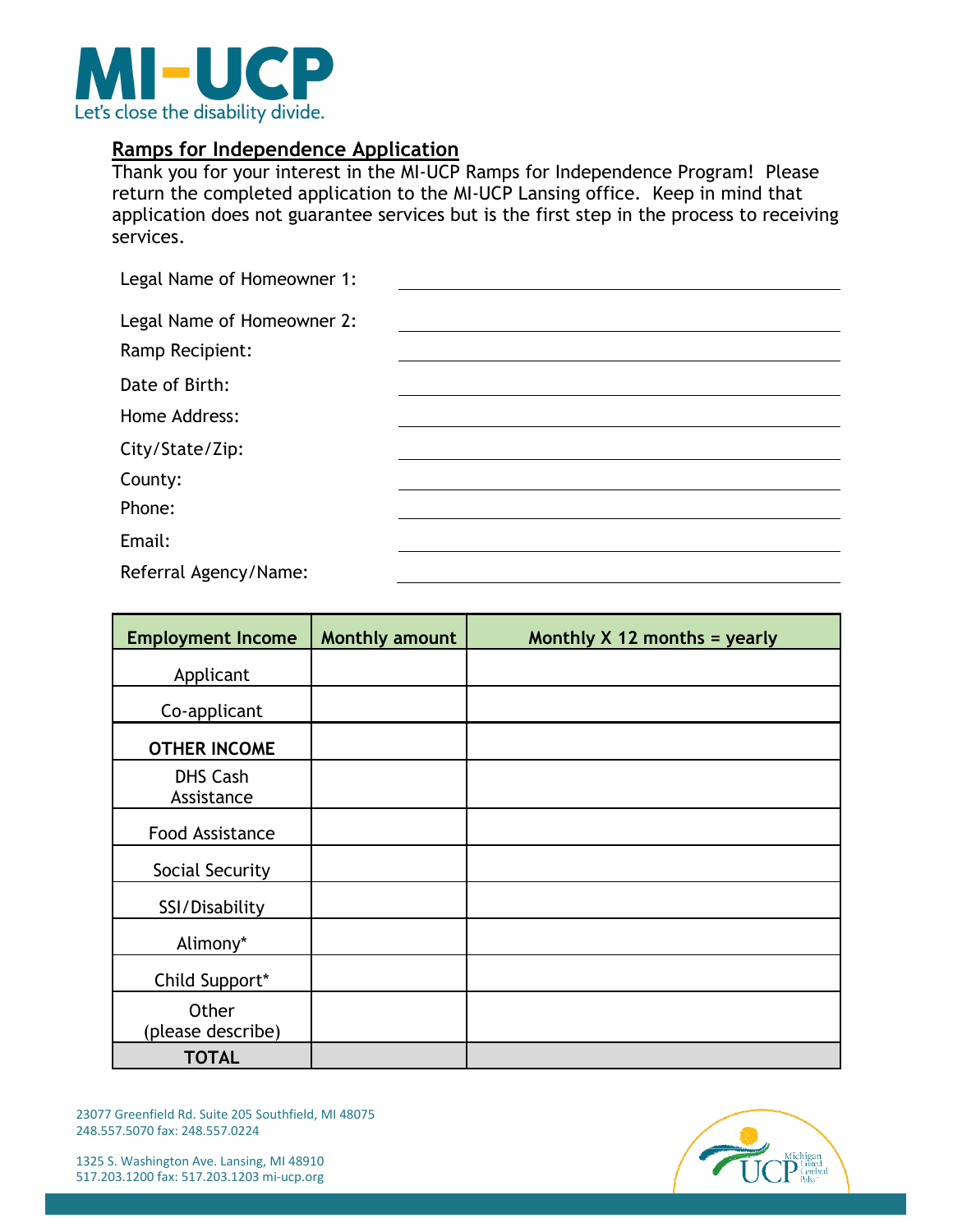

### **Home Assessment**

Is the home in adequate state of repair? (e.g., will the existing structure support additional construction, and can the safety of the individual entering and exiting the structure be reasonably ascertained?)

| Yes | No |
|-----|----|
|-----|----|

## **I***f the home is not in adequate state of repair, the family must ensure a safe structure before the ramp can be constructed.*

How many exits are there to the exterior of the home? \_\_\_\_\_\_\_\_\_\_\_\_\_\_\_\_\_\_\_\_\_\_\_\_\_\_ Where are these located? Front\_\_\_\_\_\_\_ Back\_\_\_\_\_\_\_\_ Side 1\_\_\_\_\_\_ Side 2 \_\_\_\_\_\_\_\_\_

Are *all exits* currently inaccessible to the individual with a disability?

**Yes No** 

Is any exit in an area such as a kitchen or furnace room, which might pose an increased safety hazard, should there be a need for emergency exiting due to a house fire?

**Yes No**

Do *interior* steps and/or other obstacles prevent wheelchair access to any exterior exits? **Yes No** 

What is the height distance (in inches) from ground to door? (**Must be completed.)**

| <b>Front Exit</b> | Side Exit 1 |
|-------------------|-------------|
| <b>Back Exit</b>  | Side Exit 2 |

What exit is best suited for a ramp? \_\_\_\_\_\_\_\_\_\_\_\_\_\_\_\_\_\_\_\_\_\_\_\_ **(Must be completed.)**

23077 Greenfield Rd. Suite 205 Southfield, MI 48075 248.557.5070 fax: 248.557.0224

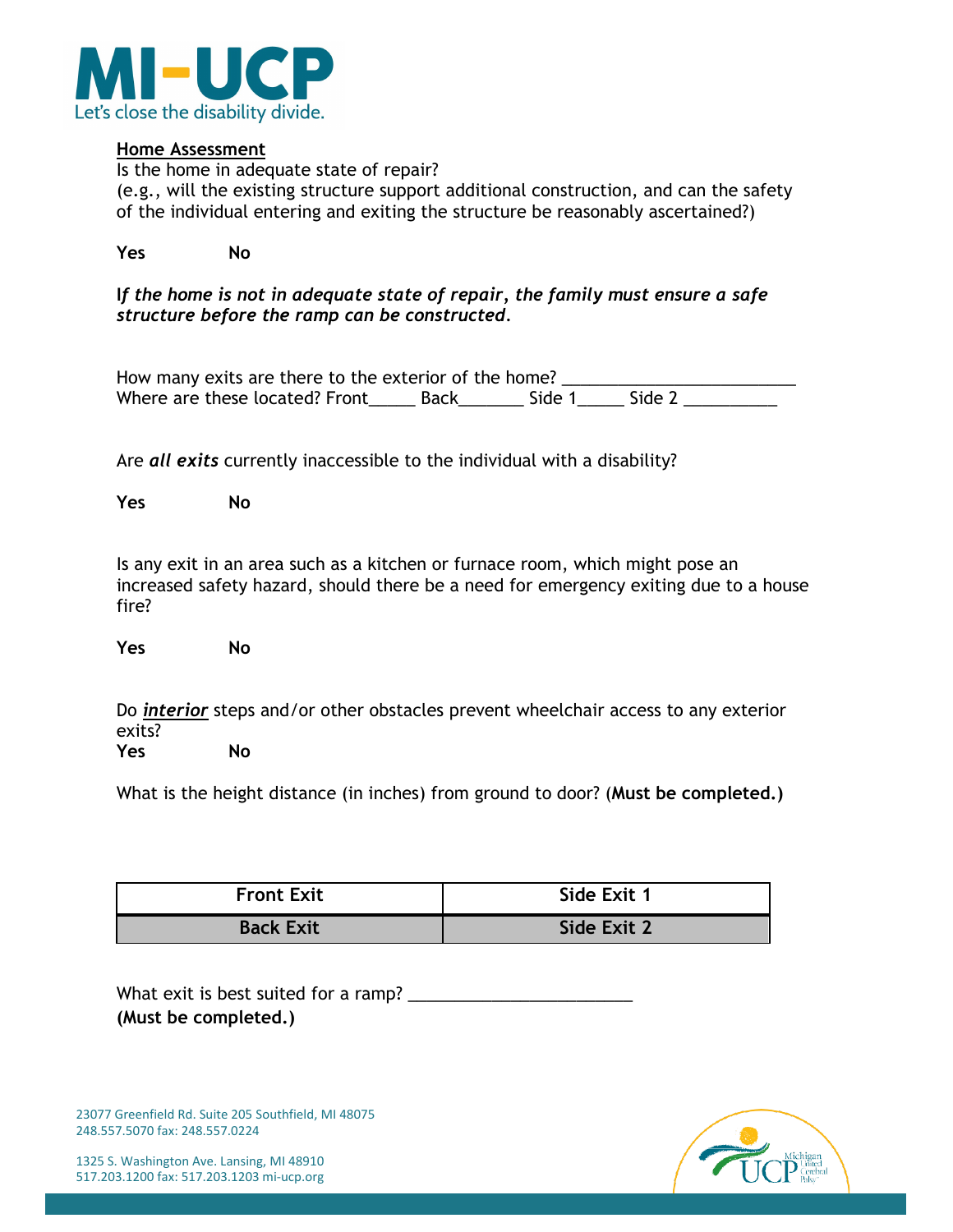

Describe the area where the ramp will end (i.e., will it be near a road/traffic, will ramp end on level terrain, etc…).

\_\_\_\_\_\_\_\_\_\_\_\_\_\_\_\_\_\_\_\_\_\_\_\_\_\_\_\_\_\_\_\_\_\_\_\_\_\_\_\_\_\_\_\_\_\_\_\_\_\_\_\_\_\_\_\_\_\_\_\_\_\_\_\_\_\_\_\_\_\_\_\_ \_\_\_\_\_\_\_\_\_\_\_\_\_\_\_\_\_\_\_\_\_\_\_\_\_\_\_\_\_\_\_\_\_\_\_\_\_\_\_\_\_\_\_\_\_\_\_\_\_\_\_\_\_\_\_\_\_\_\_\_\_\_\_\_\_\_\_\_\_\_\_\_

Please provide clear photographs of the exterior of the home, which show the exterior exit and the location at which the proposed ramp would end.

I understand that the number and availability of ramps is limited by the program funding available. I understand that even a complete application package does not guarantee a ramp. Initial: \_\_\_\_\_

\_\_\_\_\_\_\_\_\_\_\_\_\_\_\_\_\_\_\_\_\_\_\_\_\_\_\_\_\_\_\_\_\_\_\_\_\_\_\_\_\_\_\_\_\_\_\_\_\_\_\_\_\_\_\_\_\_\_\_\_\_\_\_\_\_\_\_\_\_\_\_\_ \_\_\_\_\_\_\_\_\_\_\_\_\_\_\_\_\_\_\_\_\_\_\_\_\_\_\_\_\_\_\_\_\_\_\_\_\_\_\_\_\_\_\_\_\_\_\_\_\_\_\_\_\_\_\_\_\_\_\_\_\_\_\_\_\_\_\_\_\_\_\_\_ \_\_\_\_\_\_\_\_\_\_\_\_\_\_\_\_\_\_\_\_\_\_\_\_\_\_\_\_\_\_\_\_\_\_\_\_\_\_\_\_\_\_\_\_\_\_\_\_\_\_\_\_\_\_\_\_\_\_\_\_\_\_\_\_\_\_\_\_\_\_\_\_

I understand that Ramps for Independence is funded by a generous grant that is intended to help families who have exhausted traditional funding sources. I have looked for other funding sources \_\_\_ Yes \_\_\_ No

| If Yes, what |  |
|--------------|--|
| sources?     |  |
| Initial:     |  |

I understand that UCP/Michigan is providing a funding mechanism only and is not responsible for the performance or warranty of the ramp. Initial: \_\_\_\_\_

**I certify that the information contained herein is correct to the best of my knowledge and capabilities.**

| If you have identified a contractor, please attach at least two (2) quotes<br>and complete the information below: |
|-------------------------------------------------------------------------------------------------------------------|
| Contractor's Name:                                                                                                |

Address:\_\_\_\_\_\_\_\_\_\_\_\_\_\_\_\_\_\_\_\_\_\_\_\_\_\_\_\_\_\_\_\_\_\_\_\_\_\_\_\_\_\_\_\_\_\_\_\_\_\_\_\_\_\_\_\_\_\_\_\_

 $City:$   $Zip:$ 

License Number:\_\_\_\_\_\_\_\_\_\_\_\_\_\_\_\_\_\_\_\_\_\_\_\_\_\_\_\_\_\_\_\_\_

23077 Greenfield Rd. Suite 205 Southfield, MI 48075 248.557.5070 fax: 248.557.0224